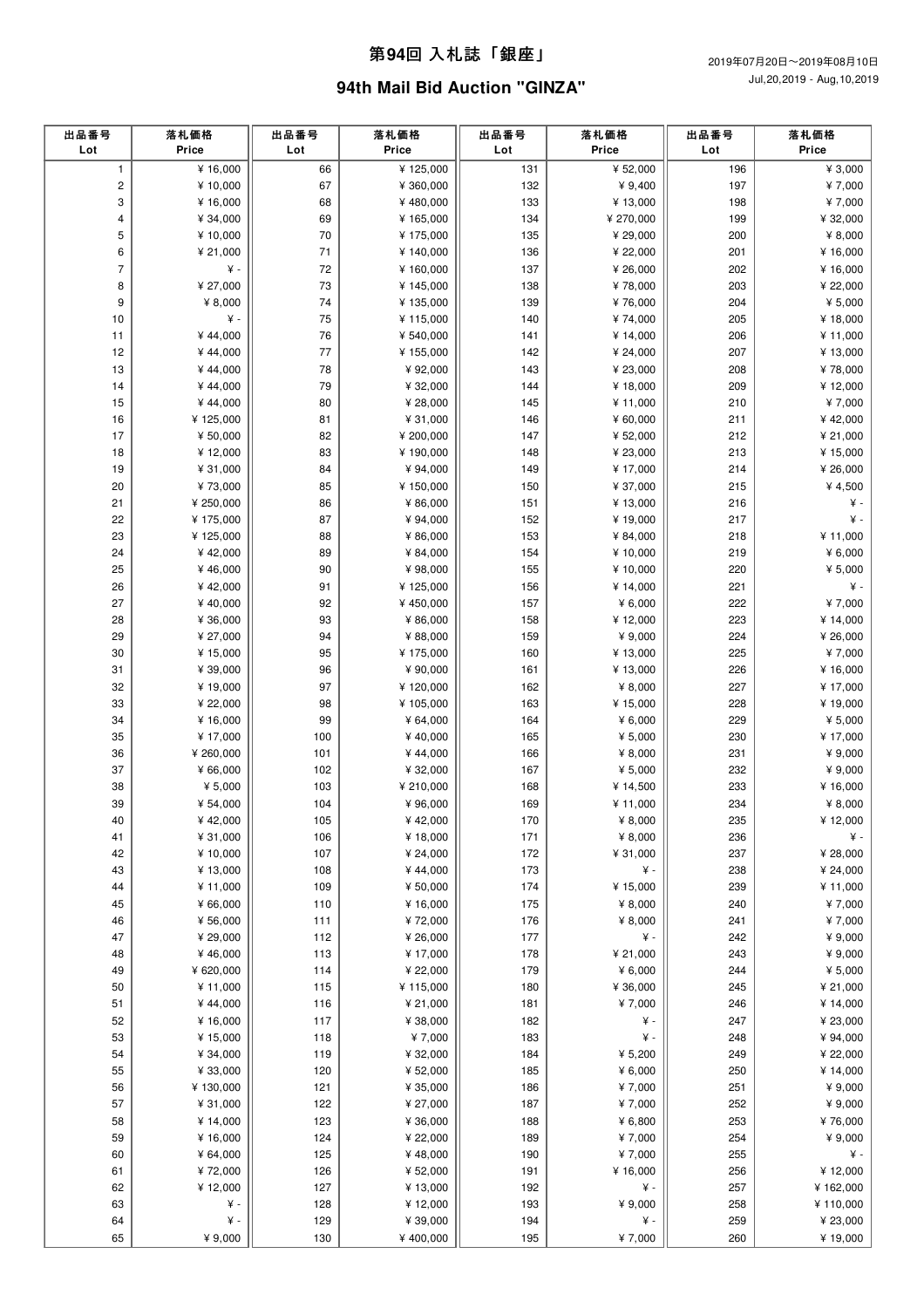#### 第**94**回 ⼊札誌「銀座」

## **94th Mail Bid Auction "GINZA"**

| 出品番号<br>Lot | 落札価格<br>Price        | 出品番号<br>Lot | 落札価格<br>Price          | 出品番号<br>Lot | 落札価格<br>Price       | 出品番号<br>Lot | 落札価格<br>Price        |
|-------------|----------------------|-------------|------------------------|-------------|---------------------|-------------|----------------------|
| 261         | ¥ -                  | 326         | ¥ 31,000               | 391         | ¥100,000            | 456         | ¥ 35,000             |
| 262         | ¥ 15,000             | 327         | ¥42,000                | 392         | ¥115,000            | 457         | ¥74,000              |
| 263         | ¥ 11,000             | 328         | ¥ 58,000               | 393         | ¥110,000            | 458         | ¥ 35,000             |
| 264         | ¥ -                  | 329         | ¥ 82,000               | 394         | ¥ 26,000            | 459         | ¥ 17,300             |
| 265         | ¥ 66,000             | 330         | ¥ 37,000               | 395         | ¥ 9,000             | 460         | ¥ 17,000             |
| 266         | ¥ $5,000$            | 331         | ¥ 62,000               | 396         | ¥ -                 | 461         | ¥74,000              |
| 267         | ¥7,000               | 332         | ¥92,000                | 397         | ¥ 8,000             | 462         | ¥145,000             |
| 268         | ¥ 38,000             | 333         | ¥ 10,000               | 398         | ¥160,000            | 463         | ¥160,000             |
| 269         | ¥ 24,000             | 334         | ¥ -                    | 399         | ¥ 19,000            | 464         | ¥72,200              |
| 270         | ¥ $8,000$            | 335         | ¥ 25,000               | 400         | ¥ 18,000            | 465         | ¥195,000             |
| 271         | ¥ -                  | 336         | ¥ 155,000              | 401         | ¥ 24,000            | 466         | ¥180,000             |
| 272         | ¥42,000              | 337         | ¥ -                    | 402         | ¥ 10,000            | 467         | ¥ 26,000             |
| 273         | ¥ 26,000             | 338         | ¥ 29,000               | 403         | ¥ 31,000            | 468         | ¥ 10,000             |
| 274         | ¥ 33,000             | 339         | ¥ $8,000$              | 404         | ¥ 9,000             | 469         | ¥ 13,000             |
| 275         | ¥ 14,000             | 340         | ¥ 27,000               | 405         | ¥ 86,000            | 470         | ¥ 12,000             |
| 276         | ¥12,000              | 341         | ¥ 16,000               | 406         | ¥140,000            | 471         | ¥ 11,000             |
| 277         | ¥ $8,000$            | 342         | ¥ 220,000              | 407         | ¥ 31,000            | 472         | ¥ 16,000             |
| 278         | ¥ 23,000             | 343         | ¥19,000                | 408         | ¥44,000             | 473         | ¥ 12,000             |
| 279         | ¥ 23,000             | 344         | ¥ 185,000              | 409         | ¥ 16,000            | 474         | ¥12,000              |
| 280         | ¥ 29,000             | 345         | ¥ 170,000              | 410         | ¥ $6,000$           | 475         | ¥120,000             |
| 281         | ¥ 16,000             | 346         | ¥ 160,000              | 411         | ¥ 9,000             | 476         | ¥ 33,000             |
| 282         | ¥19,000              | 347         | ¥ 60,000               | 412         | ¥72,000             | 477         | ¥ 28,000             |
| 283         | ¥ 4,000              | 348         | ¥ 34,000               | 413         | ¥ 9,000             | 478         | ¥ 32,000             |
| 284         | ¥ 5,200              | 349         | ¥ 94,000               | 414         | ¥ 13,000            | 479         | ¥ 84,000             |
| 285         | ¥7,000               | 350         | ¥120,000               | 415         | ¥ -                 | 480         | ¥ 66,000             |
| 286         | ¥12,000              | 351         | ¥ 62,000               | 416         | ¥ 30,000            | 481         | ¥ 23,000             |
| 287         | ¥ 62,000             | 352         | ¥ 155,000              | 417         | ¥ 6,000             | 482         | ¥ 310,000            |
| 288         | ¥ $6,000$            | 353         | ¥ 36,000               | 418         | ¥ 56,000            | 483         | ¥ 90,000             |
| 289         | ¥72,000              | 354         | ¥ 90,000               | 419         | ¥ 56,000            | 484         | ¥ 52,000             |
| 290         | ¥ 39,000             | 355         | ¥18,000                | 420         | ¥ 12,000            | 485         | ¥ 250,000            |
| 291         | ¥125,000             | 356         | ¥ 256,000              | 421         | ¥ 27,000            | 486         | ¥ 36,000             |
| 292         | ¥115,000             | 357         | ¥ 240,000              | 422         | ¥ 15,000            | 487         | ¥ 30,000             |
| 293<br>294  | ¥110,000<br>¥ 86,000 | 358<br>359  | ¥ 185,000<br>¥ 175,000 | 423<br>424  | ¥ 15,000<br>¥46,000 | 488<br>489  | ¥400,000<br>¥ 18,000 |
| 295         | ¥ 86,000             | 360         | ¥ 150,000              | 425         | ¥ 37,000            | 490         | ¥74,000              |
| 296         | ¥105,000             | 361         | ¥74,000                | 426         | ¥ 11,000            | 491         | ¥115,000             |
| 297         | ¥ 82,000             | 362         | ¥ 82,000               | 427         | ¥ 22,000            | 492         | ¥145,000             |
| 298         | ¥ 52,000             | 363         | ¥74,000                | 428         | ¥ 13,000            | 493         | ¥ 115,000            |
| 299         | ¥125,000             | 364         | ¥ 310,000              | 429         | ¥ 13,000            | 494         | ¥140,000             |
| 300         | ¥ 84,000             | 365         | ¥ 80,000               | 430         | ¥14,000             | 495         | ¥98,000              |
| 301         | ¥ 54,000             | 366         | ¥ 31,000               | 431         | ¥ 11,000            | 496         | ¥ 14,000             |
| 302         | ¥ 31,000             | 367         | ¥ 210,000              | 432         | ¥ 56,000            | 497         | ¥ 12,000             |
| 303         | ¥ 25,000             | 368         | ¥ 300,000              | 433         | ¥ 10,000            | 498         | ¥ -                  |
| 304         | ¥ 10,000             | 369         | ¥ 64,000               | 434         | ¥ 29,000            | 499         | ¥.                   |
| 305         | ¥46,000              | 370         | ¥ 32,000               | 435         | ¥ 10,000            | 500         | ¥ 27,000             |
| 306         | ¥ 28,000             | 371         | ¥ 1,400,000            | 436         | ¥ 8,000             | 501         | ¥ 37,000             |
| 307         | ¥ 52,000             | 372         | ¥ 1,250,000            | 437         | ¥ 24,000            | 502         | ¥ 23,000             |
| 308         | ¥ 20,000             | 373         | ¥ 52,000               | 438         | ¥ 18,000            | 503         | ¥160,000             |
| 309         | ¥ 37,000             | 374         | ¥ 230,000              | 439         | ¥7,000              | 504         | ¥ 140,000            |
| 310         | ¥ 35,000             | 375         | ¥ 105,000              | 440         | ¥ 15,000            | 505         | ¥ 26,800             |
| 311         | ¥ 10,000             | 376         | ¥42,000                | 441         | ¥ 26,000            | 506         | ¥ 36,000             |
| 312         | ¥ 17,000             | 377         | ¥ 60,000               | 442         | ¥ 25,000            | 507         | ¥ 36,000             |
| 313         | ¥ 11,000             | 378         | ¥ 30,000               | 443         | ¥ 33,000            | 508         | ¥72,000              |
| 314         | 46,000               | 379         | ¥ -                    | 444         | ¥ 380,000           | 509         | ¥180,000             |
| 315         | ¥ 8,000              | 380         | ¥ 210,000              | 445         | ¥ 30,000            | 510         | ¥ 145,000            |
| 316         | ¥ 22,000             | 381         | ¥ -                    | 446         | ¥ 13,000            | 511         | ¥140,000             |
| 317         | ¥10,000              | 382         | ¥ 10,000               | 447         | ¥ 10,000            | 512         | ¥ 140,000            |
| 318         | ¥ 10,000             | 383         | ¥ 50,000               | 448         | ¥ 25,000            | 513         | ¥.                   |
| 319         | ¥ 150,000            | 384         | ¥ 62,000               | 449         | ¥ 35,000            | 514         | ¥.                   |
| 320         | ¥180,000             | 385         | ¥ 66,000               | 450         | ¥ 222,000           | 515         | ¥46,000              |
| 321         | ¥74,000              | 386         | ¥ 26,000               | 451         | ¥7,000              | 516         | ¥40,000              |
| 322         | ¥ 54,000             | 387         | ¥ 36,000               | 452         | ¥ 19,000            | 517         | ¥ 13,000             |
| 323         | ¥125,000             | 388         | ¥ 68,000               | 453         | ¥ 220,000           | 518         | ¥ -                  |
| 324         | ¥ 220,000            | 389         | ¥ 26,000               | 454         | ¥43,000             | 519         | ¥48,000              |
| 325         | ¥720,000             | 390         | ¥ 34,000               | 455         | ¥ 19,000            | 520         | ¥ 210,000            |